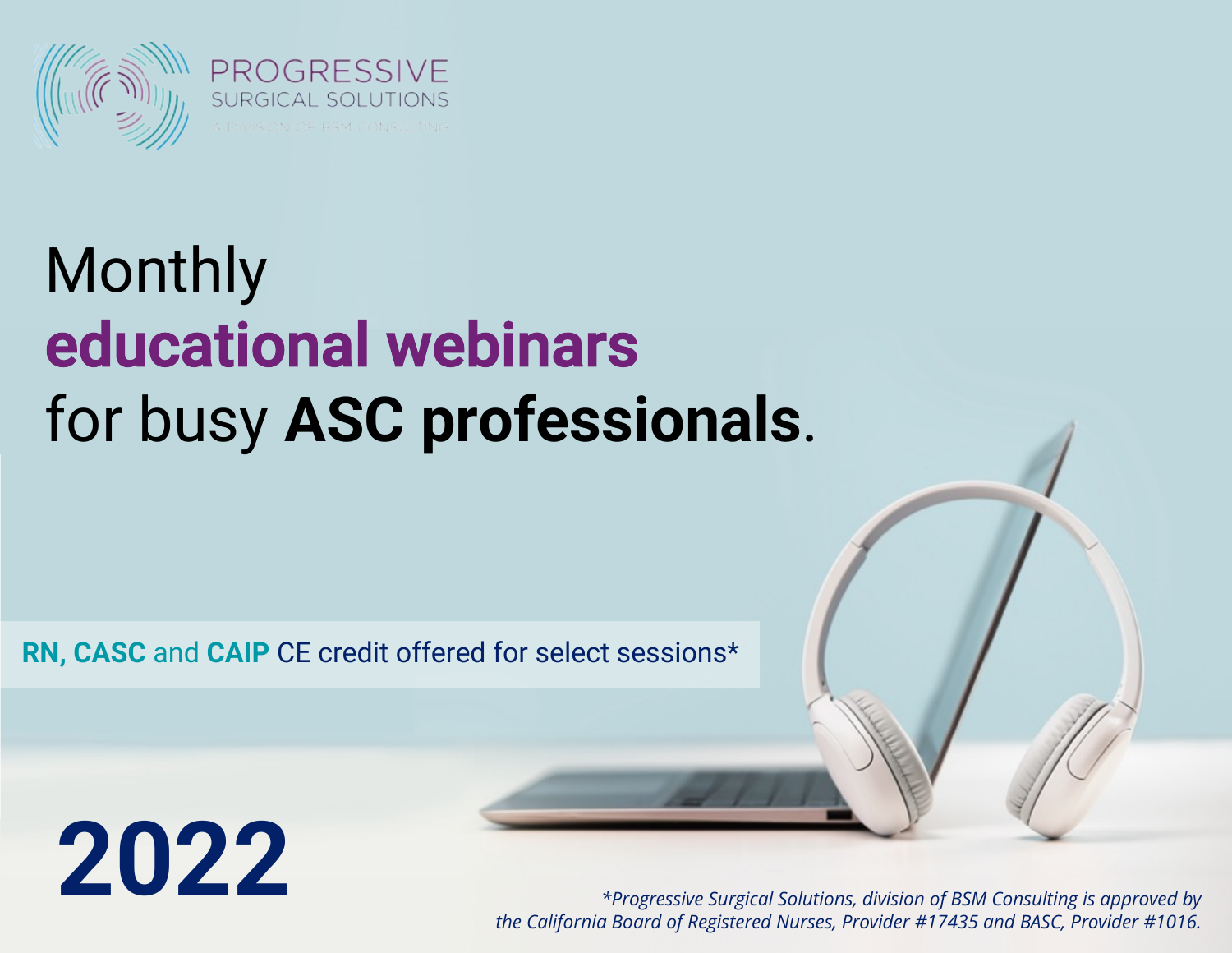| <b>DATE</b>      |            | <b>TITLE</b>                                                                                                              | <b>DESCRIPTION</b>                                                                                                                                                                                                                                                                                                                                                                                                                                                                                                                                                                                                                                                                                                                                                                     |
|------------------|------------|---------------------------------------------------------------------------------------------------------------------------|----------------------------------------------------------------------------------------------------------------------------------------------------------------------------------------------------------------------------------------------------------------------------------------------------------------------------------------------------------------------------------------------------------------------------------------------------------------------------------------------------------------------------------------------------------------------------------------------------------------------------------------------------------------------------------------------------------------------------------------------------------------------------------------|
| <b>JAN</b><br>31 | 20<br>Min. | <b>2022 ASC Quality</b><br><b>Reporting Update</b>                                                                        | CMS requirements and quality reporting can be challenging for perioperative<br>leaders in the ASC setting. Participants will receive current information on the<br>quality program with updates on the 2022 final rule, what reporting is required,<br>and the definitions/frequently asked questions for the indicators.                                                                                                                                                                                                                                                                                                                                                                                                                                                              |
| <b>FEB</b><br>25 | 60<br>Min. | <b>USP &lt;800&gt;:</b><br><b>What You Need to</b><br><b>Know</b>                                                         | As healthcare providers and with recent changes to USP <800>, it is important<br>to ensure protection of both our patients and staff when it comes to handling<br>hazardous drugs. In this webinar we will dissect the new guidelines and<br>standards so that you can implement best practices appropriately and safely.                                                                                                                                                                                                                                                                                                                                                                                                                                                              |
| <b>MAR</b>       |            | <b>No Webinar</b>                                                                                                         | ASC LEADERSHIP<br>NURSE CONFERENCE<br>Join us in Dallas for the 2-day event! www.ascnurse                                                                                                                                                                                                                                                                                                                                                                                                                                                                                                                                                                                                                                                                                              |
| <b>APR</b><br>29 | 60<br>Min. | <b>The Great</b><br><b>Resignation</b>  <br><b>Recruiting, Hiring,</b><br>and Retention in a<br><b>Tight Labor Market</b> | After unemployment rates reached 6.7% with 10 million fewer workers during<br>the early days of the COVID-19 pandemic, the labor economy experienced two<br>historic surprises. Demand for workers came soaring back at a velocity almost<br>never seen before. Despite this demand, millions of workers either retired early<br>or remained on the sidelines. These two forces collided to create the most<br>unusual job market in living memory: an economy afflicted not by too few jobs,<br>but too few workers. The Great Resignation of 2021 continues to roil the labor<br>market, and as employers continue refining their hiring, recruiting, and retention<br>practices, it is necessary to ensure that short-term needs do not evolve into<br>long-term problem employees. |
| <b>MAY</b><br>23 | 20<br>Min. | <b>Benchmarking Made</b><br><b>Simple</b>                                                                                 | When done well, a benchmarking study can provide valuable insight into your<br>ASC operation, how your metrics and outcomes compare to the same in the<br>past or to other similar organizations. It is an opportunity to systematically<br>establish goals, collect data, measure performance, analyze findings and take<br>action in order to effect improvement. If you often struggle to produce a<br>meaningful benchmarking study, you are not alone. Join us for this webinar to<br>review the process and learn best practices.                                                                                                                                                                                                                                                |
| <b>JUN</b><br>20 | 60<br>Min. | <b>What's Your Pulse:</b><br><b>Connecting With and</b><br><b>Understanding Your</b><br><b>Staff</b>                      | Considering today's post-COVID staffing challenges, this session will explore<br>the importance of soliciting employee feedback in maintaining strong staff<br>engagement. Participants will learn strategies to connect with team members<br>to help drive retention. Topics will include management techniques, employee<br>satisfaction surveys, and case studies based on employee comments.                                                                                                                                                                                                                                                                                                                                                                                       |

## PSS MONTHLY WEBINARS 2022

Register each month at: https://progressivesurgicalsolutions.com/pss-webinars/